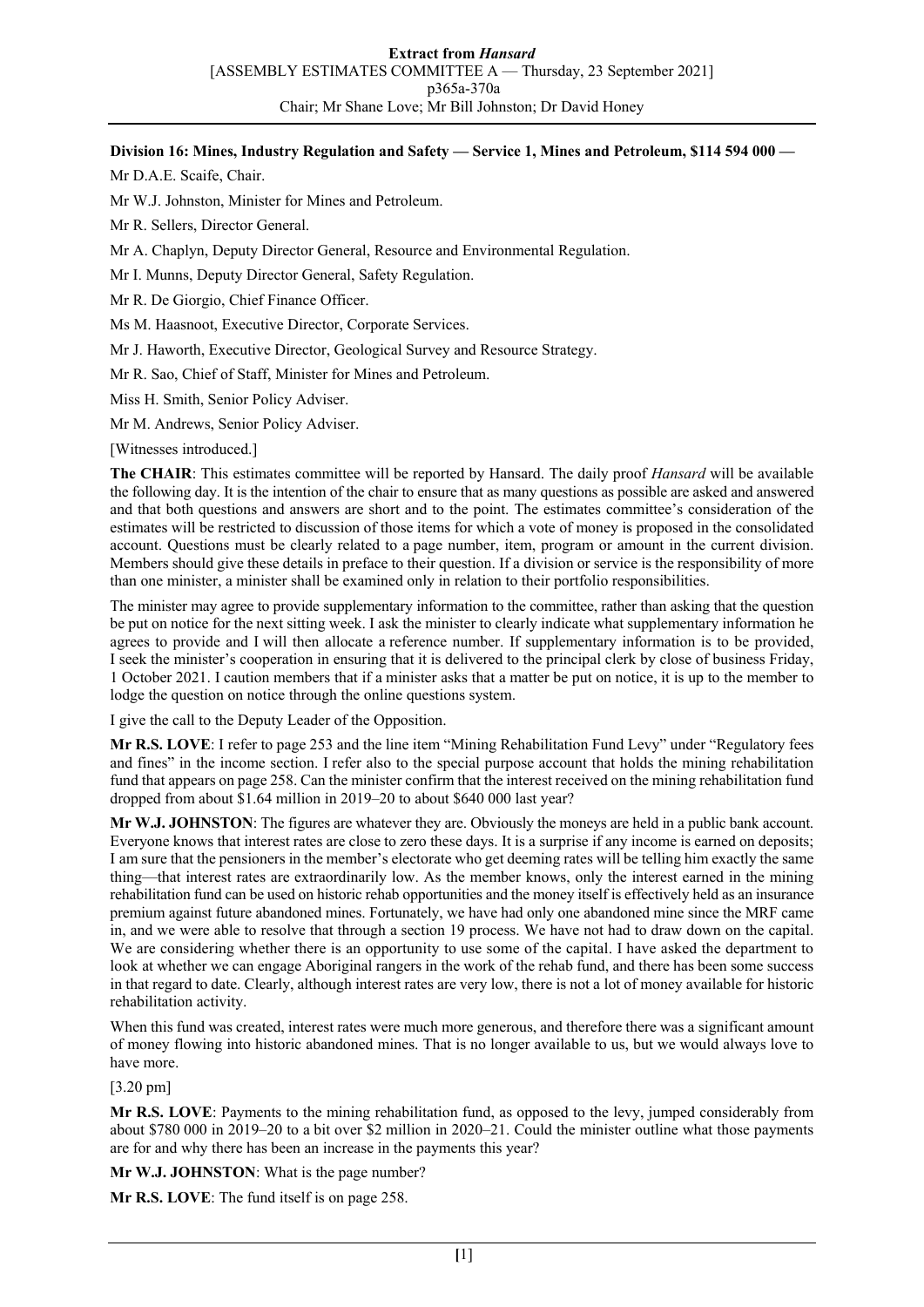## **Extract from** *Hansard* [ASSEMBLY ESTIMATES COMMITTEE A — Thursday, 23 September 2021] p365a-370a Chair; Mr Shane Love; Mr Bill Johnston; Dr David Honey

**Mr W.J. JOHNSTON**: All special purpose accounts are required to be reported in the format that is shown in the table on page 258. The member can see the balance of the fund at the start of the period, the receipts for the period, the payments out of the fund and the closing balance. If the member wants to know what the individual payments are for, he would have to put that on notice because we obviously do not have that information available to us. It goes up and down, because it is project-based expenditure. There is no point just spending the money; it has to be done for a purpose. Obviously, for a project that stretches over a period of time, more would need to be spent in one year than another. That is hardly a surprise. We do not want to waste it by just spending it in that year; we actually have to achieve something. The individual year expenditure will go up and down. I am happy for the member to put a question on notice. It is probably even reported on in the annual report because it is something that we are proud of. Let me be honest, this was the invention of Hon Norman Moore. It is not as though it was my idea, but we were very happy to support it. I was the shadow minister at the time and I was very happy to support it through the Parliament because it was a great idea. It really has changed the nature of rehab obligations.

Interestingly, as the member knows, the Productivity Commission recommended that the fund be abolished and that we return to bonding and that the bonds would be 100 per cent of the future rehab risk. That would have put the costs of mining in Western Australia in terms of rehab up by 5 000 per cent. It would have been a crazy decision. Of course, we rejected it along with most of the other stupid recommendations of that Productivity Commission report that absolutely went in the wrong direct on almost every recommendation that was made.

**Mr R.S. LOVE**: Similarly, the budget estimate this year is an increase on the estimated actual last year. Could the minister or the advisers provide information on what that intended program of works is for the coming year?

**Mr W.J. JOHNSTON**: As I say, if the member wants detail like that, I would be happy for him to put it on notice. It is not as though we are trying to hide it. We happily will answer that type of question on notice. It is probably available on the website of the department right now I imagine, because it is not as though this is a secret. The department is very transparent. If the member goes to the website, he will find most of the information he needs.

**Mr R.S. LOVE**: I am also interested to know what administrative costs there are in the program and whether there is a baseline administrative cost reflected in those payments as well, and what it is.

**Mr W.J. JOHNSTON**: The admin cost of running the MRF is included in the costs of the fund, but it is very small. The member would know that there was some controversy regarding some of the staff involved in the MRF work, and the department self-referred some issues to the CCC when it discovered there were some problems. It is a very small unit. Again, this is all available on the web. If the member wants to put a question on notice, we will be pleased to answer it because it is the sort of stuff that we like. Some of the projects that have been done are fabulous. I have asked the department—again, because the money is so small, it is going to take many years to do—to examine the abandoned formations close to schools. There are a number of formations in the goldfields from 120 years ago that are close to schools. We want to make sure that they are all safe. Over a long period of time there have been efforts to make sure that they are made safe. Will they continue to be safe? There is a project that will ensure that is the case.

**Mr R.S. LOVE**: I refer to page 257 of budget paper No 2, volume 1. Under the heading "Income" and subheading "Other" is line item "Mining Tenement Rentals", with a base component and a services to industry component. Can the minister explain the reason for the jump in the budget amount in 2020–21 to the actual amount in 2020–21 for mining tenement rentals?

**Mr W.J. JOHNSTON**: It is footnoted. If the member reads the footnote, he will get the answer.

**Mr R.S. LOVE**: Sorry, I do not believe that what I am asking for is footnoted. It refers to an increase in the industry component. I am asking about the actual mining tenement rental base component, which jumped considerably from the budget amount to the estimated amount.

**Mr W.J. JOHNSTON**: That is because there was a lot more activity than we expected.

**Mr R.S. LOVE**: Was it not because there was an increase in the actual rental on all sites of around 10 per cent?

**Mr W.J. JOHNSTON**: Yes, of course, we increased the rental; that is true. But also there has been a lot more activity in Western Australia, so I am not sure what the member is driving at. Do not forget, of course, that like every government, we have increased mining tenement rentals.

**Mr R.S. LOVE**: If we look at the three sets of figures there—the budget figure for 2020–21, the estimated actual for 2020–21 and the budget estimate for 2021–22—it falls again considerably in 2021–22. What is the reason for that figure falling in that way?

**Mr W.J. JOHNSTON**: There is no secret. When we adjust the mining tenement rental, we put out a media release. Given that we did that on 1 July and all those people who are subject to the MTR have already paid their mining tenement rental—they know about the costs for this year, so it is not like it is a secret—it is a budget estimate. That is the budget estimate.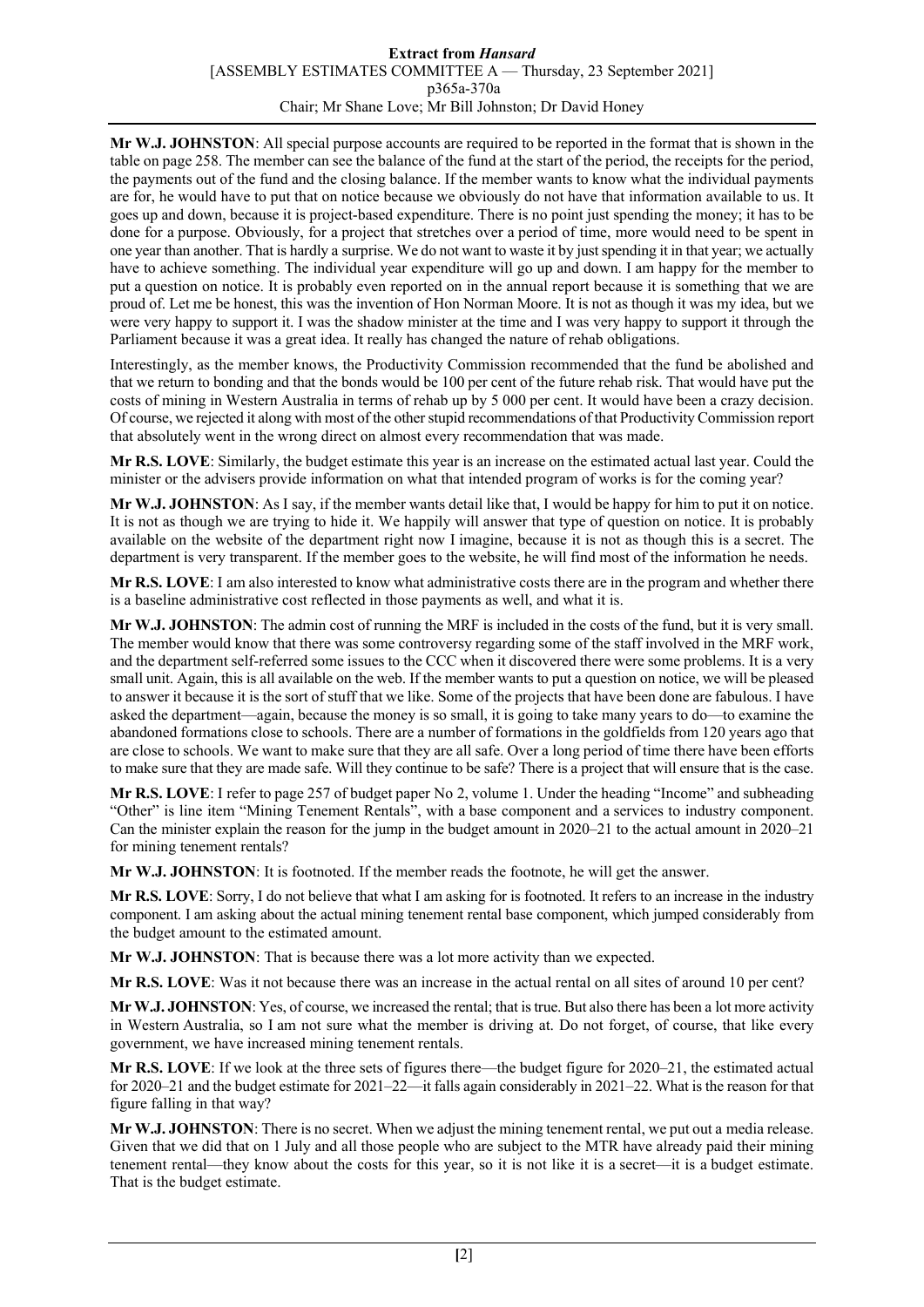**Mr R.S. LOVE**: There is a considerable fall between what was collected last year and what is being estimated in the out years; is that what the minister is saying?

**Mr W.J. JOHNSTON**: That would appear to be what it says on the piece of paper in front of the member. I am not sure what the question is.

**Mr R.S. LOVE**: I am asking what the underlying reason was for that fall.

**Mr W.J. JOHNSTON**: Commodity prices are volatile and the current record high levels are not expected to be maintained at the 2021–22 budget estimate, and forward estimates are lower than the 2020–21 estimated actual. To make it clear, the member has to understand, regarding iron ore companies—the member knows, because the National Party wanted to massively increase these—that if a state agreement iron ore project or an iron ore project has been on foot for more than 10 years, they pay a percentage-based mining tenement rental. Therefore, as the iron ore price falls, the mining tenement rental income will also fall. Both the ordinary mining tenement rentals and the iron ore mining tenement rentals are in the budget, and the mining tenement rentals for iron ore are price based, as they were when the member was in government. I remind the member that he wanted to massively increase the rental rate at the 2017 election. That is the reason the Chamber of Minerals and Energy ran a massive campaign against the government that led to the defeat of the member's leader, Brendon Grylls.

[3.30 pm]

**Mr R.S. LOVE**: Thank you for the information minister; I am greatly indebted to you.

I return to the services to industry component of the mining tenement rental. The footnotes explain that the additional revenue collected from that services to industry component will go—I assume—to the exploration incentive scheme and other matters, such as addressing the exploration licence backlog. Can the minister explain the breakdown of those expenditures for the exploration licences backlog and what the expected result will be from that expenditure?

**Mr W.J. JOHNSTON**: There are a number of commitments because we also made some election commitments to increase the resources for the Department of Mines, Industry Regulation and Safety to take into account the challenges it has in maintaining our ambitious approvals target. The calendar year 2020 was an extraordinary year. When the COVID-19 global pandemic kicked off, we expected a downturn in the Western Australian mining industry, but we had the biggest boom in history. There was more exploration activity than ever before, and that high level of exploration activity continued this year. We were struggling to keep up with the number of applications for approvals. We made an election commitment that was in two parts to improve the performance of the department. The first election commitment that has been supported by a budget allocation was to increase the resources available to the department, and the second election commitment was for a project to move the approvals process online. That is designed to help out. For the mining tenement rentals, we are allocating \$3.5 million in this budget to address the exploration licence backlog and implement outstanding EIS inquiry responses. The \$3.5 million in this line item is to do those two things, although it is not the only thing that we are doing to clear the backlog.

**Mr R.S. LOVE**: Among other matters, the budget indicates a funding increase for the exploration incentive scheme to \$12.5 million per annum. Is the \$12.5 million per annum fully funded by the department through this particular impost—the service component?

**Mr W.J. JOHNSTON**: Yes. When the EIS was originally established, it was funded out of the department's budget. Subsequent to that, when Hon Norman Moore retired, it was funded from royalties for regions. Effectively, it was taking from the people of regional Western Australia and giving to the mining companies. When I became minister, we continued for two years to fund it though royalties for regions and for the last two years of the first McGowan government it was funded through the department directly, without recourse to royalties for regions. That continues to be part of the budget forever. We have now increased the budget for the EIS by 25 per cent. I think the return to the state is 11–1 or 8–1. I am happy to invite comment from Jeff Haworth, if he wakes up. Mr Haworth is with Geological Survey of Western Australia. I invite him to comment on the outstanding success of the exploration incentive scheme and the return it provides to the people of the state.

**Mr J. Haworth**: The independent studies that were done on the exploration incentive scheme by the University of Western Australia show that for every dollar this government has invested in the scheme, the government has had a return of \$31, which is a pretty good return. That comes from the royalties and the jobs and taxes, such as company taxes and so on. The other side to the story is the number of discoveries that have been made because of the exploration incentive scheme and the Geological Survey. We can go back to the Boddington goldmine in the 1970s, which is the biggest goldmine in Australia. That mine was discovered by Reynolds using Geological Survey data. More recent discoveries are the Nova–Bollinger nickel mine; the Gruyere goldmine; the Julimar nickel mine, which was discovered using our data that was massaged by Geoscience Australia; and the Bellevue Gold deep gold discoveries. Eighteen discoveries were made between 2017 and 2019.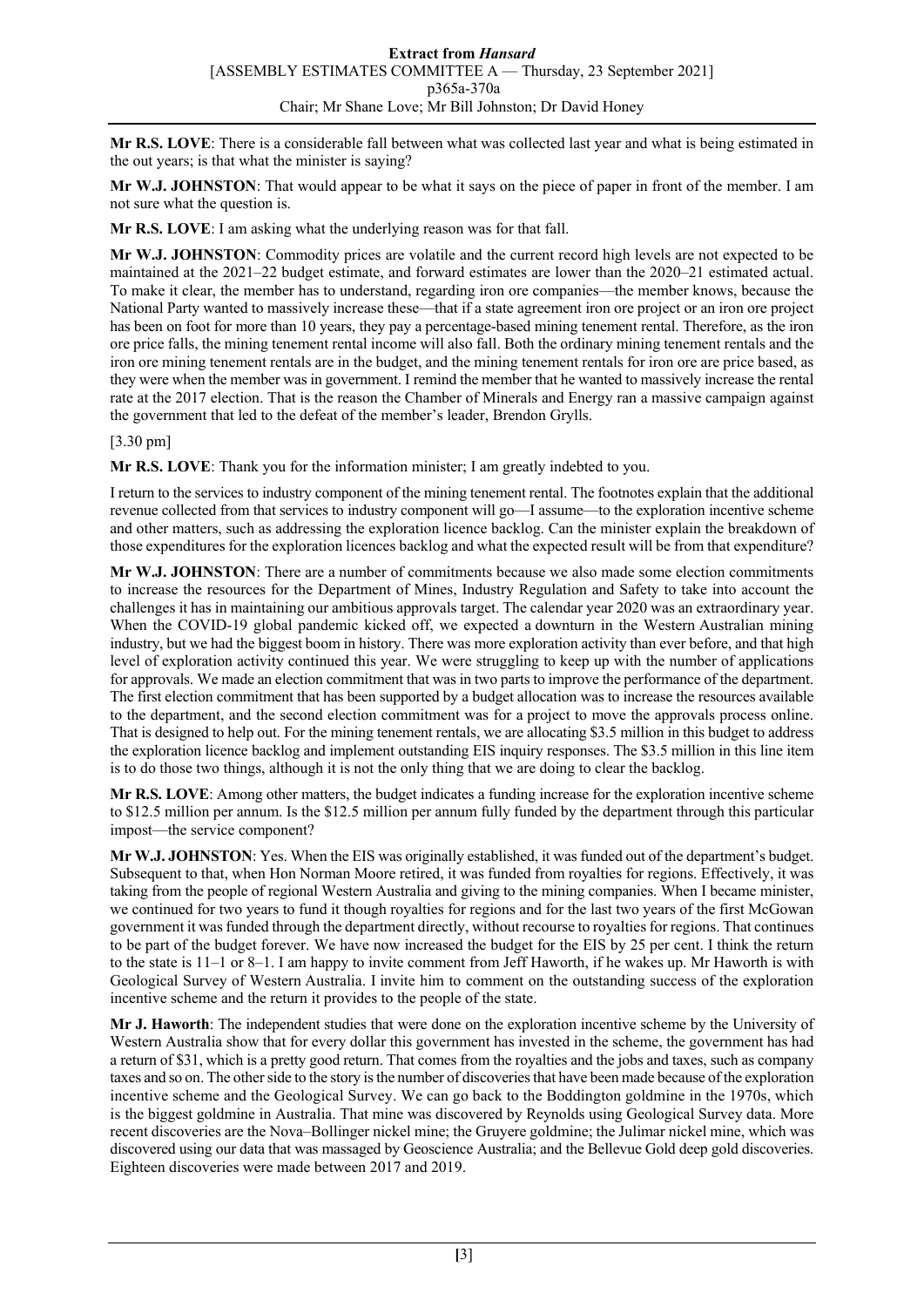**Mr W.J. JOHNSTON**: The Gruyere deposit was found after drilling the first hole, which is extraordinary. It is an astounding success to go to a completely new province, drill a hole in the ground and find the ore body. That was done by using publicly available geophysical information and drilling an EIS hole. Even though Rio Tinto does not comment, I would not be surprised if its Winu deposit was found through publicly available geophysical data. Winu is not yet in production, but just on the announced resource it is already in the top 20 copper deposits in the world. I imagine that by the time the drilling is finished, it will be a global top 10 copper deposit. It contains silver at 24 grams per tonne—anyone would mine it just for the silver—and it has 0.8 grams per tonne of gold. The Boddington goldmine contains 0.9 grams per tonne. Members can see that it is an extraordinary deposit even just for the gold.

**Mr R.S. LOVE**: The scheme is quoted as costing \$12.5 million per annum on page 257, yet on page 253 under "Details of Controlled Grants and Subsidies" is the lesser amount of \$7.5 million and so on into the forward estimates. Why is that figure different from the \$12.5 million?

**Mr W.J. JOHNSTON**: It is because only half the money is for the co-funded drilling program. Half the money goes to the pre-competitive data acquisition. If the member looks at the media releases whenever I mention this, he will see that I always refer to the pre-competitive geophysical information. The controlled grant is the money that goes to the EIS. The money that the member identified is the \$6.5 million, in round figures, that goes to the co-funded drilling, plus the \$750 000 that goes to the Minerals Research Institute of Western Australia, and the balance goes to the Geological Survey for the pre-competitive data acquisition. That pre-competitive data acquisition is just as important—I would actually say that it is more important—as the co-funded drilling, because that is what people are using to target these sites. Look at Bellevue Gold. It is amazing that it found 120 grams per tonne in that deposit. That is from one of its three EIS holes. Every single EIS hole at Bellevue has found a new deposit and one of them is only 170 metres from the original workings. It is extraordinary what the pre-competitive data plus the entrepreneurial spirit of the Western Australian mining sector have been able to achieve using the EIS.

## [3.40 pm]

**Dr D.J. HONEY**: I refer to page 245 of budget paper No 2, volume 1. The fourth paragraph is about the contribution of the resources sector to the state. I turn to the possibility of more mining activity in the south west of the state. The minister would be very familiar with the Perth and Peel regional sustainability planning and strategic assessment area. The information I have from mining companies is that the status of that area—I think it is referenced on the Tengraph system—is preventing mining operations from expanding because that system or that designation, if you like, is in limbo. Whenever mining companies want to expand or establish a new lease, a file notation says that they cannot develop the mines because it is flagged for hypothetical conservation values or other values. I appreciate that this was not a creature of the minister's making.

## **Mr W.J. JOHNSTON**: No, it was of yours.

**Dr D.J. HONEY**: It is like original sin, is it not, minister? I wonder whether that issue will be resolved or whether the issue of the impact on mines being able to develop and expand can be resolved.

**Mr W.J. JOHNSTON**: Can the member tell me a mine that is being held back by the strategic assessment of the Perth and Peel regions?

**Dr D.J. HONEY**: I probably cannot do it here. I will just check my papers, minister.

**Mr W.J. JOHNSTON**: I am happy to talk generally about SAPPR if the member wants.

**The CHAIR**: Minister, I was going to say it seems a tenuous link to the budget papers, but if you are willing to entertain it, go ahead.

**Mr W.J. JOHNSTON**: I am happy to comment. SAPPR was created by the former Liberal–National government as a response to the Environment Protection and Biodiversity Conservation Act, which is an act of the federal Parliament that was introduced by John Howard as part of a deal with the Greens to get some other piece of legislation through Parliament. I find it extraordinary that the Leader of the Liberal Party has asked me about SAPPR impacting the mining industry when the Liberal Party invented SAPPR in response to John Howard's EPBC act. Then somehow it is our fault. I am not aware of any active mine that is being held back by SAPPR. I know of one particular project that I am sure the member is referring to. When it was granted its tenure, it did not get tenure that included the SAPPR lands and the company was not happy about that. I also know that some basic raw material people are challenged by SAPPR. Let us understand that the reason those challenges exist is the EPBC act. We have to respond to the demands of the commonwealth government to protect both plant and animal species of national significance. As the member knows, last year, during COVID, SAPPR was placed on hold. I am not the minister for SAPPR, so I do not know the government's intention in that regard. The member would have to ask the relevant minister for it. There is irony in the Leader of the Liberal Party asking me about the impacts of a decision of the former Barnett Liberal–National government in response to the legislation of the former Howard Liberal government.

**Dr D.J. HONEY**: We can all learn, perhaps, in relation to that.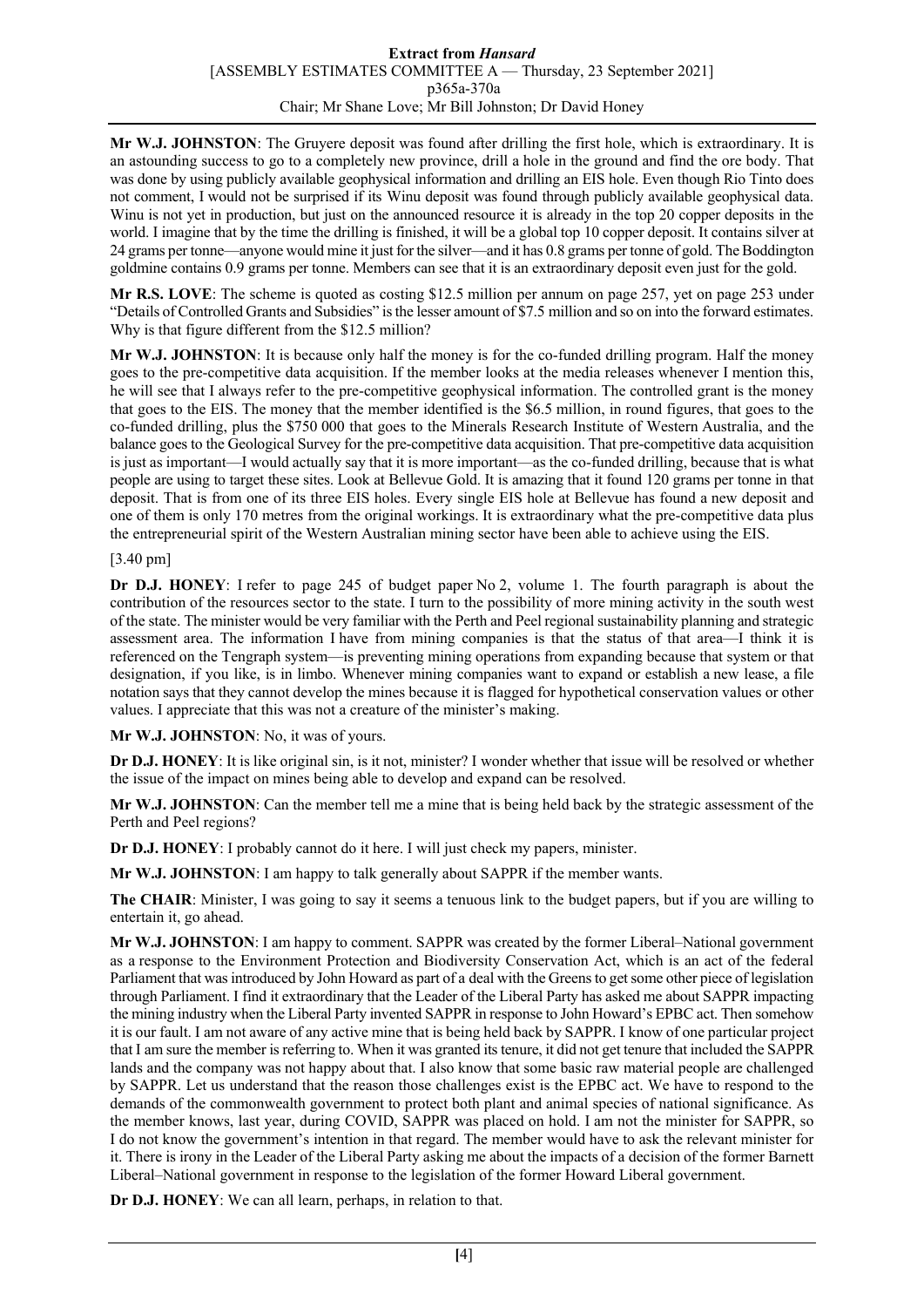**Mr R.S. LOVE**: I have raised this matter before with the minister, about the mine that the minister mentioned, which happens to be in my electorate. I think I know which one the minister is talking about.

**Mr W.J. JOHNSTON**: I am talking about VRX Silica. With respect, member, the whole of the project in the member's electorate has been approved—sorry; it has not been approved. The tenure has been granted. It now has to apply for its approvals, but the tenure for VRX has been entirely granted in the member's electorate. The member is talking about the part of the tenure that it applied for that was not granted, which is inside the metropolitan boundary and which, by definition, is not in the member's electorate.

**Mr R.S. LOVE**: It is not inside the metropolitan boundary; it is outside the metropolitan boundary because that particular matter has impacts on the surrounding Shires of Gingin, Chittering and the like. It is the Shire of Chittering.

**Mr W.J. JOHNSTON**: Let me make it clear: I am very familiar with VRX Silica. I have met the leadership of VRX Silica on a number of occasions, including in the last couple of months; that was at a social event, not at a formal meeting. I absolutely understand the opportunities that that project, if it comes to fruition, will have. But at the time VRX applied for the tenure, it was aware of the challenges of the boundary it chose. I delayed making a decision for a range of reasons. VRX launched Supreme Court action to force me to make a decision, which I did. But the consequence of its Supreme Court action was that when I issued the tenement, I could issue it only for the part not covered by the reservation. I legally could not grant tenure for the area that was covered by the reservation. The Supreme Court action led to me issuing only the tenure that it received.

**Dr D.J. HONEY**: If it were simply an issue of the EPBC act, surely there is a process to follow to have that assessed and determine whether that is acceptable or whether there can be an offset in relation to it. I do not understand why that is an intrinsic barrier.

**Mr W.J. JOHNSTON**: The member needs to understand what the member's government did. The member's government said that rather than having projects approved one by one, it would establish a set of rules that would apply across the largest ever area of its type. There is one in western Melbourne, I think it is, and one in Sydney, but they are much smaller. The member's government decided, rather than giving sequential approvals, it would make a boundary and make a decision about everything that happened within that boundary. Unfortunately, for VRX, as part of the former government's decision, the reservation was put over those lands. When I was asked to issue the tenement, I had no choice but to issue it in the format in which I did because I could not issue a mining tenement over the reserved lands. There may be an argument that we could do SAPPR in a different format, but it was the member's government that made the decision to do it in the way it has been done. When I make a decision, I am bound by the law, too, and that was the consequence of the application it made.

**Dr D.J. HONEY**: A government makes a decision and then governments can make other decisions. Is the minister looking into whether that is appropriate or is the matter just sitting as it is?

**Mr W.J. JOHNSTON**: The member is getting confused. I have issued the tenement. There is no matter before me anymore.

**Dr D.J. HONEY**: I mean in relation to the SAPPR area.

**Mr W.J. JOHNSTON**: In relation to VRX Silica.

**Dr D.J. HONEY**: Yes, I appreciate that.

**Mr W.J. JOHNSTON**: What is the member asking me about?

**Dr D.J. HONEY**: It is in relation to the restrictions that are applied by SAPPR. Is there an opportunity to review or change that?

**Mr W.J. JOHNSTON**: Of course. The future is a foreign land and we do not know what will happen. But the point I make is that the reservations that were created for the SAPPR process still exist. I did not make those reservations; the member's government did. I cannot issue a tenement over reserved lands. I cannot do that.

**Dr D.J. HONEY**: It is not the minister's process; I understand that.

**Mr R.S. LOVE**: I refer to point 4 under "Significant Issues Impacting the Agency" on page 245. It refers to the impact of labour shortages on the mining sector. I ask the minister whether he is aware of any activities that might have been undertaken by the government to overcome some of those shortages, and what he personally or his department may have done to ensure that a sufficient labour source is available in Western Australia for the mining industry?

**The CHAIR**: Member for Moore, is this page 245?

**Mr R.S. LOVE**: Yes.

**The CHAIR**: Which point?